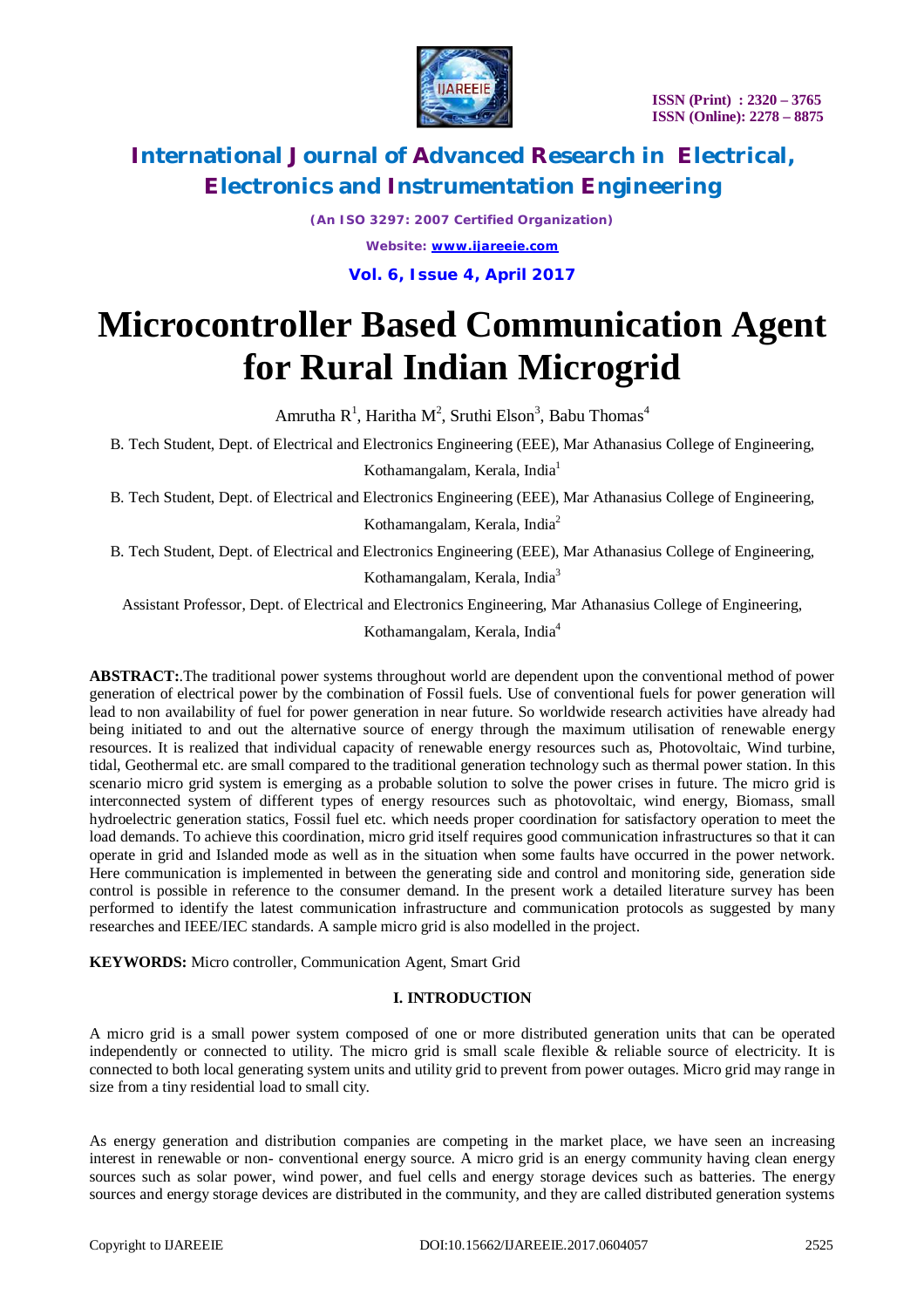

*(An ISO 3297: 2007 Certified Organization)*

*Website: [www.ijareeie.com](http://www.ijareeie.com)*

## **Vol. 6, Issue 4, April 2017**

(DGs) and distributed energy storage devices (DSs), respectively. Recently, attention on the micro grid has been growing as an eco-friendly power system reducing climate change. There are several reasons why micro grids are increasingly used. First they use alternate energy resources, which are more environment friendly and require fewer technical skills to operate as they rely more on automation. Finally, micro grid is the only option if new transmission infrastructure cannot be developed in a timely or cost effective fashion. Alternatively, it can provide high quality, uninterrupted power supply as needed by many companies who use highly sensitive equipment.

The micro grid can be operated by two operation modes: the grid-connected mode and the islanded mode. In the gridconnected mode, a micro grid is connected to a power system, especially a distributed system. On the other hand, the islanded mode means an isolated operation mode from any power system for the case of fault occur-rence in the connected power system or geographical isolation such as a small island. In the islanded mode, micro grids should be operated to meet a power balance between

supply and demand without power trade. Whenever a power unbalance occurs, the output of DGs is decreased and load shedding is used to solve the power unbalance.

The on-site generation sources give ability to isolate the micro grid from a larger net-work and provide highly reliable electric power. Exhaust heat from generation sources such as micro turbines could also be used for local process heating or space heating, allowing flexible trade o between the needs for the electric power and heat.

#### **II. RELATED WORK**

H. Akagi[1] has presented the work on renewable power plants are implemented in rural areas which are far away from the main grid network and there is possibility of weak transmission line connection. The micro grid concept provides an e effective solution for such weak systems. The operation can be smoothened by the hybrid generation technologies while minimizing the disturbances due to intermittent nature of energy from PV and wind generation. Also there is possibility of the power exchange with the main grid when shortage and excess occurs in the micro grid.

P. Piagi[2] has proposed the micro grid concept which acts as solution to the problem of integrating large amount of the micro generation without interrupting the utility networks operation. The micro grid or distribution network subsystem will create less trouble to the utility network than the conventional micro generation if there is proper and intelligent coordination of micro generation and loads. In case of disturbance on the main network micro grid could potentially disconnect and continue to operate individually which helps in improving power quality to the consumer.

F. Katiraei et.al[3] has presented the micro grid concept which lowers the cost and improves the reliability of small scale distributed generators. the main purpose of this concept is to accelerate the recognition of the advantages offered by small scale distributed generators like ability to supply waste heat during the time of need. From a grid point of view, micro grid is attractive option as it recognizes that the nations distribution system is extensive, old and will change will slowly. This concept permits high penetration of distribution generation without requiring redesign of the distribution system itself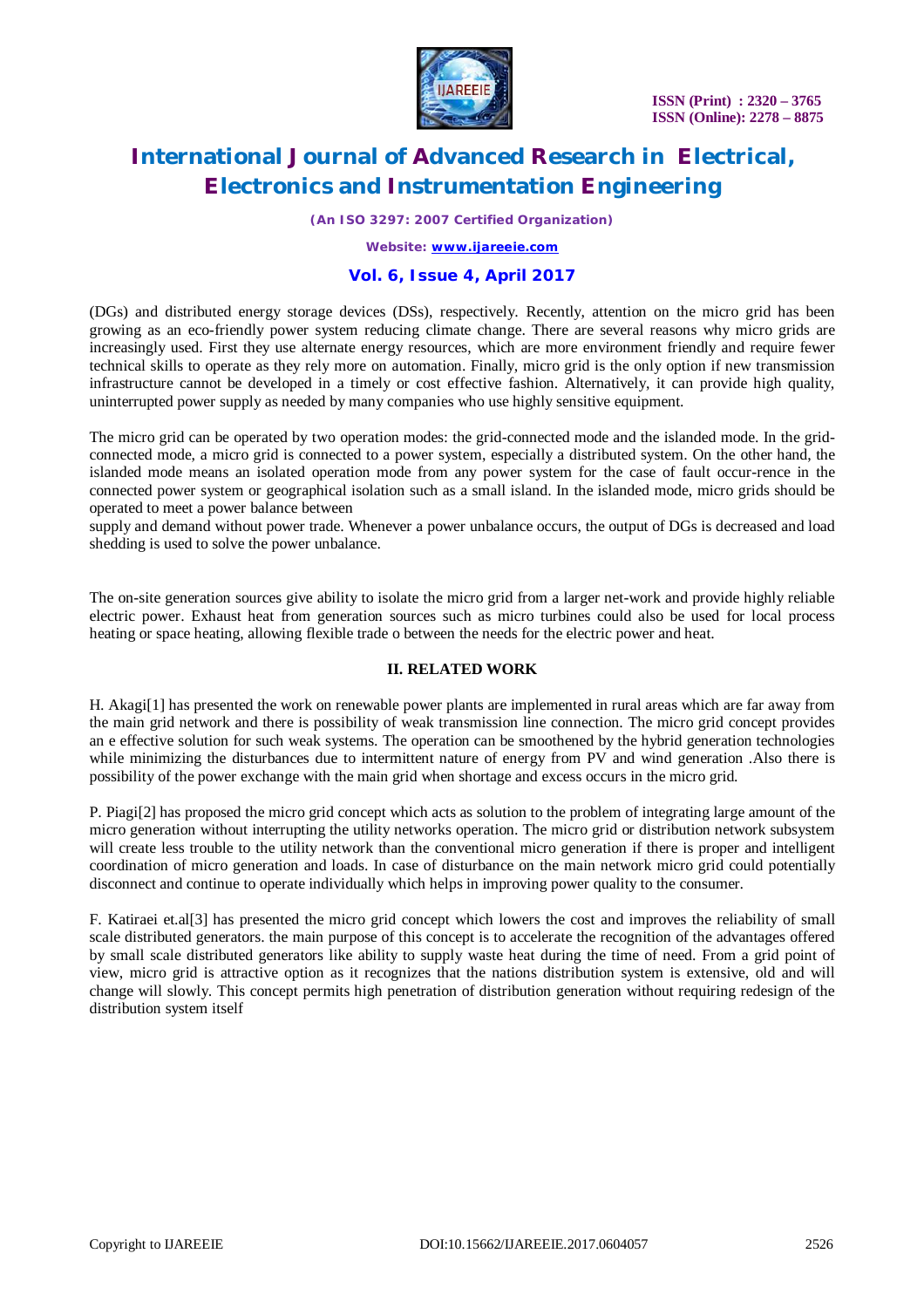

*(An ISO 3297: 2007 Certified Organization)*

*Website: [www.ijareeie.com](http://www.ijareeie.com)*

**Vol. 6, Issue 4, April 2017**

## **III. PROPOSED METHODOLOGY**



Figure :Block Diagram Of Proposed Model

In generation side, we have a PV module and a battery and their output will be boosted up and inverted. Inverter output is given to the NC terminals of the relay module.KSEB load is connected to the NO terminals of relay. A buzzer is used for

indication of generation deficiency.Zigbee protocol is used for communication. The whole system is controlled by a Micro controller with LCD display.

In monitoring side, we have a Micro controller with LCD display. The keypad is used to set and send the demand value and a Zigbee module is used for communication.

The system is divided into two sections: the generation section and the control and monitoring section. The generating section consists of a solar panel and the solar out-put gets boosted up and inverted and is given to the load through a relay.

The control and monitoring section sends the demand of the consumers in terms of voltage to the generation section and if this demand voltage meets the solar production then the solar output gets connected to the load. The load current, load voltage , feedback voltage and duty ratio of MOSFET is transmitted to the control and monitoring section. During the insufficient condition that is if the production does not meet the demand then the load gets connected to the main grid and messages signifying "low voltage" and "EB is connected" will be delivered. A buzzer is used in the generation section to indicate the insufficient production.